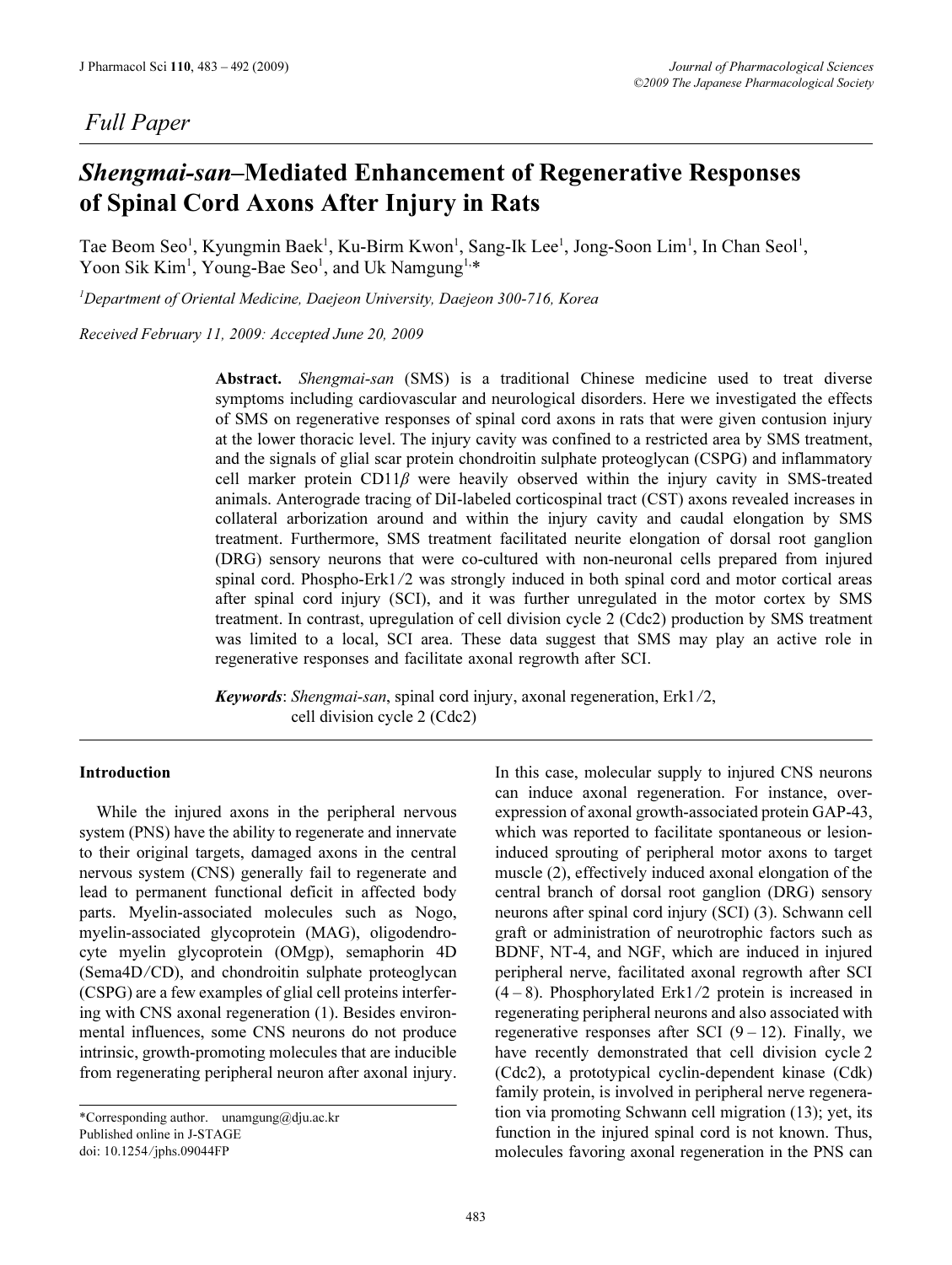be considered for therapeutic strategies to induce axonal growth and functional recovery after SCI.

In Chinese traditional medicine, Shengmai-san (SMS) has been used for treating symptoms related to cardiovascular diseases such as heart failure, stroke, and shock, and recent studies have begun to provide evidence showing that SMS has protective effects against oxidative damages in the cells or tissues of the cardiovascular and nervous systems  $(14 - 16)$ . Suggested potential of SMS for neuroprotection and neurite outgrowth further implicates the applicability of SMS for treatment of axon-degenerative diseases such as amyotrphic lateral sclerosis (ALS) in which the deficiency of superoxide dismutase (SOD) is thought to be linked to neuronal damage (17).

Here we investigated whether SMS has a supportive role in axonal growth and cell survival after SCI, which would otherwise undergo axonal die-back and degeneration. Throughout the primary screening procedure of selected herbal decoctions, SMS was identified to induce enhanced axonal regeneration of the injured sciatic nerve in the rat (TB Seo et al., unpublished data). To examine the hypothesis that one or more molecular component(s) of SMS responsible for growth-promoting activity in the injured peripheral nerve might have a supportive role for improved regenerative responses in CNS axons, we generated a contused rat model and determined the effects of SMS on the regrowth of spinal cord axons. We have found that SMS induced changes in neural tissue responses that may have a positive effect on axonal growth, as demonstrated by enhanced axonal elongation of the corticospinal tract (CST) after SCI. Our data further show that SMS induces Cdc2 and phospho-Erk1/2 protein production in spinal cord axons after injury.

## Materials and Methods

# Experimental animals and surgery

Sprague-Dawley rats (male,  $200 - 250$  g; Samtago, Seoul, Korea) were maintained in an animal room with regulated temperature (22°C), 60% humidity, and a 12-h light/dark cycle (lights on 0700 to 1900 h). They were allowed to eat commercial pellet chow (Samyang Co., Seoul, Korea) and drink water ad libitum. Rats were anesthetized by injecting intraperitoneally a single dose of a mixture of ketamine (80 mg/kg) and xylazine (5 mg/kg). Using aseptic technique, a laminectomy was performed to expose the dura mater of the spinal cord at thoracic levels  $9 - 10$ . A contusion injury was given to the exposed dura using the NYU compactor by dropping a 10-g impactor (a cylindrical metal rod tapered to a tip diameter of 2 mm) from 2.5-cm height (18). After the suture of the wound in anatomical layers, rats were maintained in standard plastic cages until further treatment. Rat care and all experimental procedures were in accordance with the Animal-use Statement and Ethics Committee approval statement for animal experiments at Daejeon University. A total of 36 rats  $(3 – 4 \text{ animals per})$ group) were used in this study.

## SMS preparation and administration

Dried SMS, which consists of three herbal components, Panax Ginseng (specimen numbers: 06100501, production area: Geumsan, Chungnam Province, Korea), Ophiopogon Japonicus (specimen numbers: 06190101, production area: Miryang, Gyeongnam Province, Korea), and Schisandra Chinensis (specimen numbers: 06020301, production area: Muju, Jeonbuk Province, Korea) (1:2:1 in dry weight) were obtained from Daejeon University Oriental Medicinal Hospital (Daejeon, Korea; purchased from Hyehwa Herbs. Co.). Dried SMS was recorded and stored for 10 years at the Daejeon University Oriental Medicinal Hospital. Twentythree grams of dried SMS were suspended in 1 liter of distilled water for 2 h, boiled for 3 h, and filtered with Whatman filter paper (Grade 1; Whatman Inc., Clifton, NJ, USA) three times. The extract was frozen at −70°C for 4 h and then freeze-dried for 24 h. The yield of SMS was 2 g for 23 g of the initial raw materials. Purified material was stored at −20°C and used for the experiments after dissolving it in physiological saline solution (1 mg of extract residue/ml in 0.9% NaCl solution). For efficient drug delivery into the nervous system,  $10 \mu l$  of SMS solution or an equal volume of saline was applied into the area of SCI for a 1-min period followed by intraperitoneal supplementation of 0.1 ml solution every other day until the animal's sacrifice.

## HPLC analysis

HPLC analysis of SMS was performed by the previously reported procedures (9). Briefly, SMS solution was centrifuged at 12,000 rpm for 10 min, and standard solutions of Schisandrin (Chromadex, Irvine, CA, USA) and Gomisin A (Chromadex) were diluted to a concentration range of  $0 - 50 \mu g/ml$  for standard curves. The supernatant of SMS and standard solutions were analyzed by LC-10AD HPLC system (Shimadzu, Kyoto). The analysis system includes a Thermo Hypersil reverse phase C18 column  $(250 \times 4.6 \text{ mm})$  with linear gradient elution at  $5 - 40$  min with CH<sub>3</sub>CN and aqueous solution at a flow rate at 1 ml/min. Aliquots (20  $\mu$ l each) of SMS and standard solutions were injected to the column. Temperature of the column oven was set to 30°C and UV detection was at 214 nm.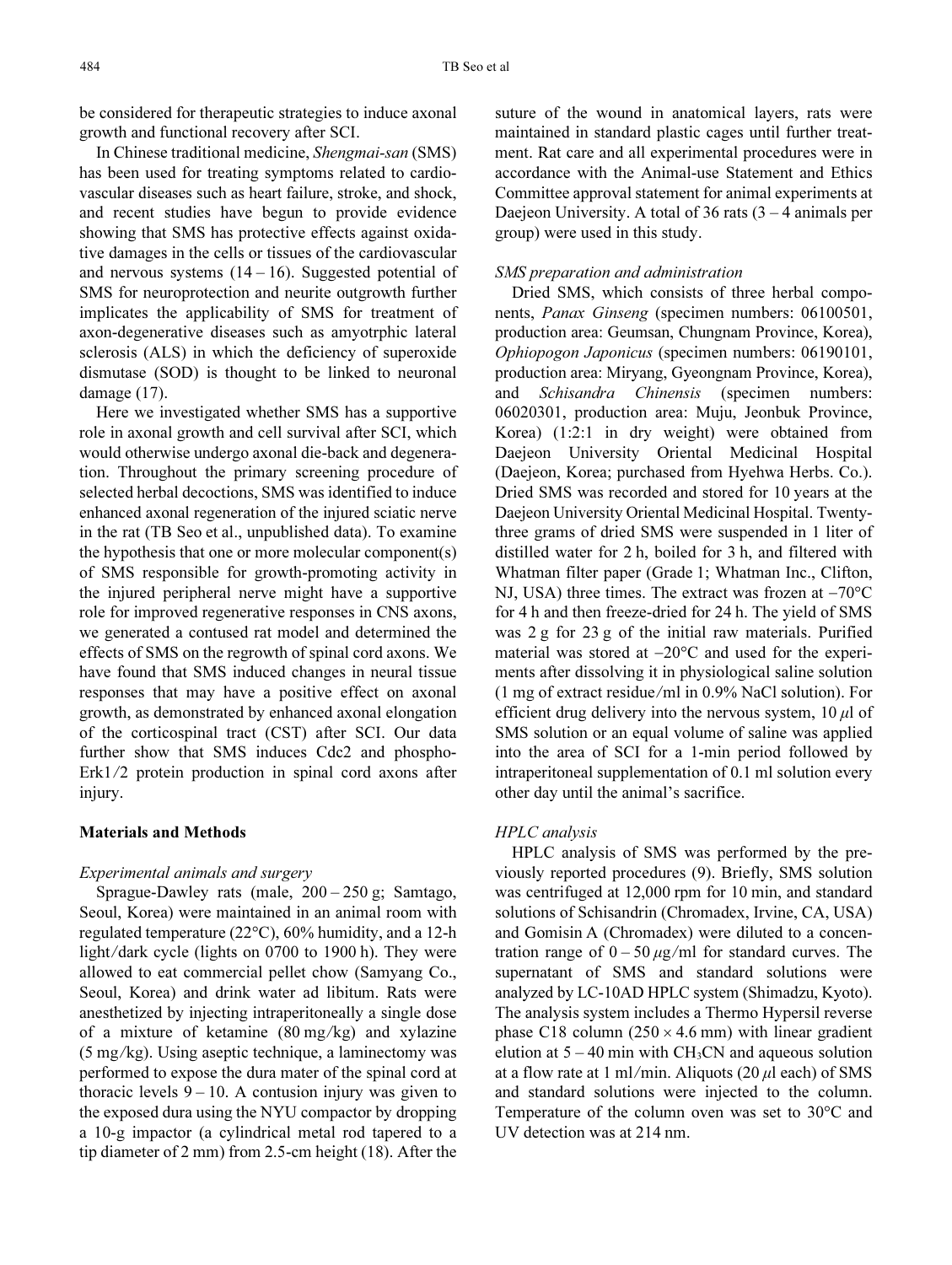# Primary cell culture

For DRG sensory neuron culture, DRG at lumber  $4 - 5$  of the intact rat was dissociated by treatment with 125 U/ml type XI collagenase (Sigma, St. Louis, MO, USA) in DMEM for 80 min at 37°C and then washed twice with DMEM. Cells were treated with 0.5 mg/ml type SII trypsin for 15 min, followed by an inhibition reaction for 5 min in 1 mM EDTA,  $100 \mu g/ml$  of soybean trypsin inhibitor, and  $40 \mu g/ml$  of DNase I. Cells  $(1 \times 10^5 \text{ cells})$  were plated onto 12-mm coverslips (Bellco Glass Inc., Vineland, NJ, USA) precoated with 0.01% poly-L-ornithine (Sigma) and laminin (0.02 mg/ml; Collaborative Research, Bedford, MA, USA) and 12 h later, changed to DMEM containing 5% fetal bovine serum (GIBCO, Melbourne, Australia) plus 5% horse serum,  $2 \text{ mM}$  glutamine, and  $1\%$  penicillinstreptomycin. Cells were treated with  $0.5 - 2.0 \mu g/ml$  of SMS,  $1 - 50 \mu g/ml$  of  $\alpha$ -tocopherol (Sigma), or ethanol vehicle (0.02%) and then incubated for 48 h before harvesting them for immunofluorescence staining with anti-neurofilament-200 antibody (NF-200, mouse monoclonal, 1:200; Sigma).

For spinal cord non-neuronal cell culture, a dorsal half of spinal cord covering 1-cm length of the rostral and caudal region from the injury site was dissected from a rat that had been given SCI for 3 days. For DRG sensory neuron culture, DRG at lumbar  $4 - 5$  were prepared from rats that had undergone sciatic nerve injury for 3 days. The procedures of primary DRG neurons and spinal cord non-neuronal cells are essentially the same as described previously (13). Spinal cord non-neuronal cells  $(1 \times 10^5)$ cells per 12-mm coverslip) were incubated for 24 h before the addition of freshly prepared DRG sensory neurons  $(1 \times 10^5 \text{ cells per } 12 \text{ mm coverslip})$ . Cocultured cells were treated for 48 h with  $1 \mu g/ml$  of SMS, a mixture of 5 nM minocycline plus  $0.5 \mu M$  rolipram, or the equivalent volume of saline and used for immunofluorescence staining with anti-NF-200 antibody (mouse monoclonal, Sigma) and anti-glial fibrillary acidic protein (GFAP) antibody (rabbit polyclonal; Chemicon, Temecula, CA, USA).

Digital images of neuronal process were captured and transferred to the Adobe Photoshop program (version 5.5; Adobe). The number and length of neurite processes exhibiting clear outgrowth (longer than cell body size) from the cell body were analyzed by the i-Solution software program (Image and Microscope Technology, Goleta, CA, USA). Mean neurite length was determined by analyzing at least 30 sensory neurons grown on the coverslip.

## Immunohistochemistry

Dissected spinal cord tissues were frozen immediately

at −80°C and embedded into the OCT medium. The sections  $(20 \mu m)$  were cut using a cryostat and mounted on positively charged slides (Fisher, Pittsburgh, PA, USA). Pretreatment, primary and secondary antibody reactions, and microscopic analysis of sections were performed as described previously (13). The primary antibodies used in the present study were anti-GFAP antibody (rabbit polyclonal, Chemicon), anti-CSPG antibody (mouse monoclonal, CS56; Sigma), anti-NF-200 antibody (mouse monoclonal, 1:200; Sigma), and anti-CD11β antibody (mouse monoclonal; BD Bioscience, San Jose, CA, USA); and the secondary antibody was fluorescein-goat anti-mouse (Molecular Probes, Eugene, OR, USA) or rhodamine-goat antirabbit secondary antibodies (Molecular Probes). Cellular nuclei were stained with  $2.5 \mu g/ml$  of Hoechst 33258 dye (bis-benzimide, Sigma) for 10 min before the final washing with 0.1% Triton X-100 in PBS, and the sections were coverslipped with gelatin mount medium. Samples were viewed with a fluorescence microscope (Nikon Eclipse E-600; Nikon, Tokyo) equipped with a digital camera, and the captured images in the computer were analyzed by Adobe Photoshop (Version 5.5). Average number of CD11β-stained cells or Hoechststained nuclei in individual images (area:  $650 \times 500$  $\mu$ m<sup>2</sup>) were counted from 4 nonconsecutive spinal cord sections per animal.

#### Western blot analysis

The dorsal half of the spinal cord tissue covering approximately 1 cm of rostral and caudal spinal cord at the injury area and the motor cortex area covering  $1 - 4$ mm posterior to the bregma,  $1 - 4$  mm from the midline with a depth to 1.8 mm were dissected. The tissues were washed with ice-cold PBS and sonicated under 400 –  $600 \mu l$  of Triton lysis buffer (20 mM Tris, pH 7.4, 137 mM NaCl, 25 mM β-glycerophosphate, pH 7.14, 2 mM sodium pyrophosphate, 2 mM EDTA, 1 mM  $Na<sub>3</sub>VO<sub>4</sub>$ , 1% Triton X-100, 10% glycerol, 5  $\mu$ g/ml leupeptin, 5  $\mu$ g/ml aprotinin, 3  $\mu$ M benzamidine, 0.5 mM DTT, and 1 mM PMSF); and  $25 \mu$ g protein of each sample was used for western analysis. Quantitative analysis of protein bands in the autoradiographic images was determined using the i-Solution software. The antibodies used in the present study were anti-Cdc2 antibody (mouse monoclonal, Santa Cruz Biotech), anti-Erk1/2 antibody (rabbit polyclonal, Cell Signaling), anti-phospho-Erk1/2 antibody (rabbit polyclonal, Cell Signaling), and anti-actin antibody (rabbit polyclonal; ICN Biomedicals, Cleveland, OH, USA) as primary antibodies, and horseradish peroxidase (HRP)–conjugated secondary antibodies (goat anti-rabbit, from Santa Cruz Biotech or sheep anti-mouse, from Amersham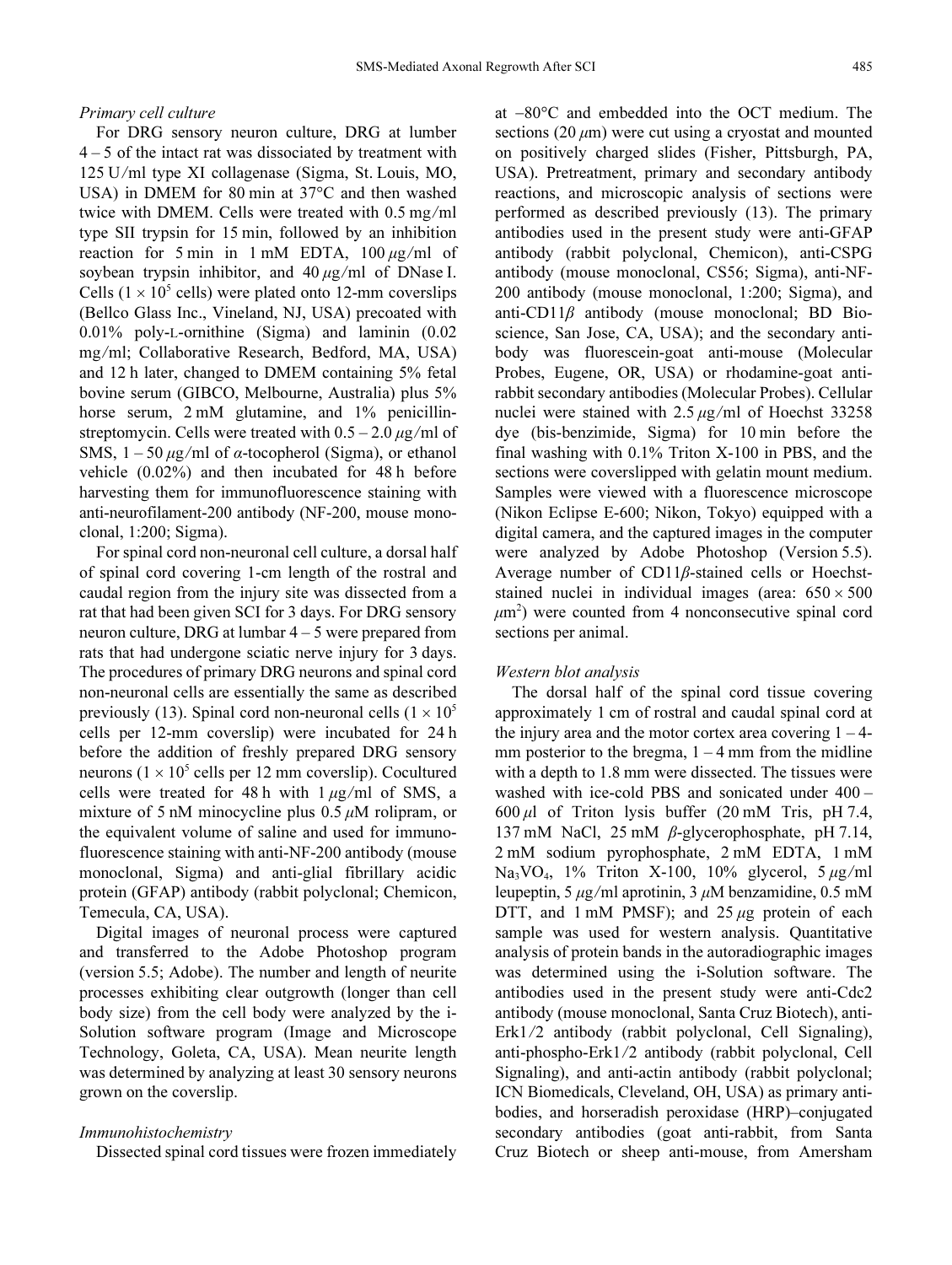Biosciences, Piscataway, NJ, USA).

#### Anterograde tracing

Fluorescent lipophilic carbocyanine dye l,l'-dioctodecyl-3,3,3',3'tetramethylindocarbocyanine perchlorate (DiI) (Molecular Probes), an anterograde tracer, was injected into the motor cortical area at the time when the SCI was given. The rats were anesthetized with a mixture of ketamine (80 mg/kg) and xylazine (5 mg/kg) and placed in a stereotaxic instrument (Harvard Apparatus, Holliston, MA, USA). The rat's head skin was incised, a hole was drilled in the skull, a glass capillary filled with DiI (5  $\mu$ l of 3% in DMSO) was inserted, and DI was injected at a flow rate of 1.6  $\mu$ l/min for 3 min into the motor cortex (2.0-mm posterior to the Bregma, 2.3-mm lateral to the mid-line, 1.5-mm ventral to the dura surface) on the left side of the brain by using a picoinjector (Harvard Apparatus PLI-100). DiI-labeled CST axons of the spinal cord sections  $(20 \mu m)$  were analyzed 2 weeks later under Nikon fluorescence microscope (Eclipse E-600).

#### Statistical analysis

Data were presented as the mean  $\pm$  S.E.M. The mean values in individual groups were compared by one-way ANOVA with Tukey's post hoc test (SPSS version 14.0; SPSS Korea, Data Solution Inc., Seoul, Korea), and statistically significant difference was reported as P<0.05.

# Results

To validate the chemical profile of SMS extract, we performed HPLC analysis for two of ingredients in SMS, Schisandrin and Gomisin-A. The HPLC chromatogram of SMS solution showed the peaks of Schisandrin and Gomisin-A at 33.0 and 34.1 min, respectively, which coincided with those of the standard solutions (Fig. 1A). The peak profile featuring higher amplitude in Schisandrin relative to Gomisin-A was similarly observed in the previous study (14). We evaluated the potential of SMS to increase neurite outgrowth of DRG sensory neurons using  $\alpha$ -tocopherol as a positive control. Cultured DRG neurons revealed the highest neurite outgrowth with treatments of SMS at  $1.0 \,\mu$ g/ml and of α-tocopherol at 10 μg/ml (Fig. 1: B and C). Comparison



Fig. 1. SMS facilitates neurite outgrowth of DRG sensory neurons. A: HPLC profile of SMS extract. Two peaks of the SMS solution at 33.0 min and 34.1 min coincide with those of Schisandrin and Gomisin-A standard solutions, respectively. B and C: Dose-dependent responses in the neurite outgrowth of DRG sensory neurons. Cells were cultured for 2 days at different concentrations of SMS and α-tocopherol as indicated in the figure. Mean  $\pm$  S.E.M. (N = 4). D and E: Comparison of mean neurite length among cultured cells treated with SMS (1  $\mu$ g/ml),  $\alpha$ -tocopherol ( $\alpha$ -Toco, 10  $\mu$ M), and 0.02% of ethanol solution as a vehicle. Mean neurite length in SMS- or αtocopherol–treated cells was significantly longer than the vehicle control (\*\* $P<0.01$ , N = 4, oneway ANOVA). No significant difference in mean neurite length was found between SMS- and αtocopherol–treated groups. Representative fluorescence images of NF-200–stained neurons are shown in photo E.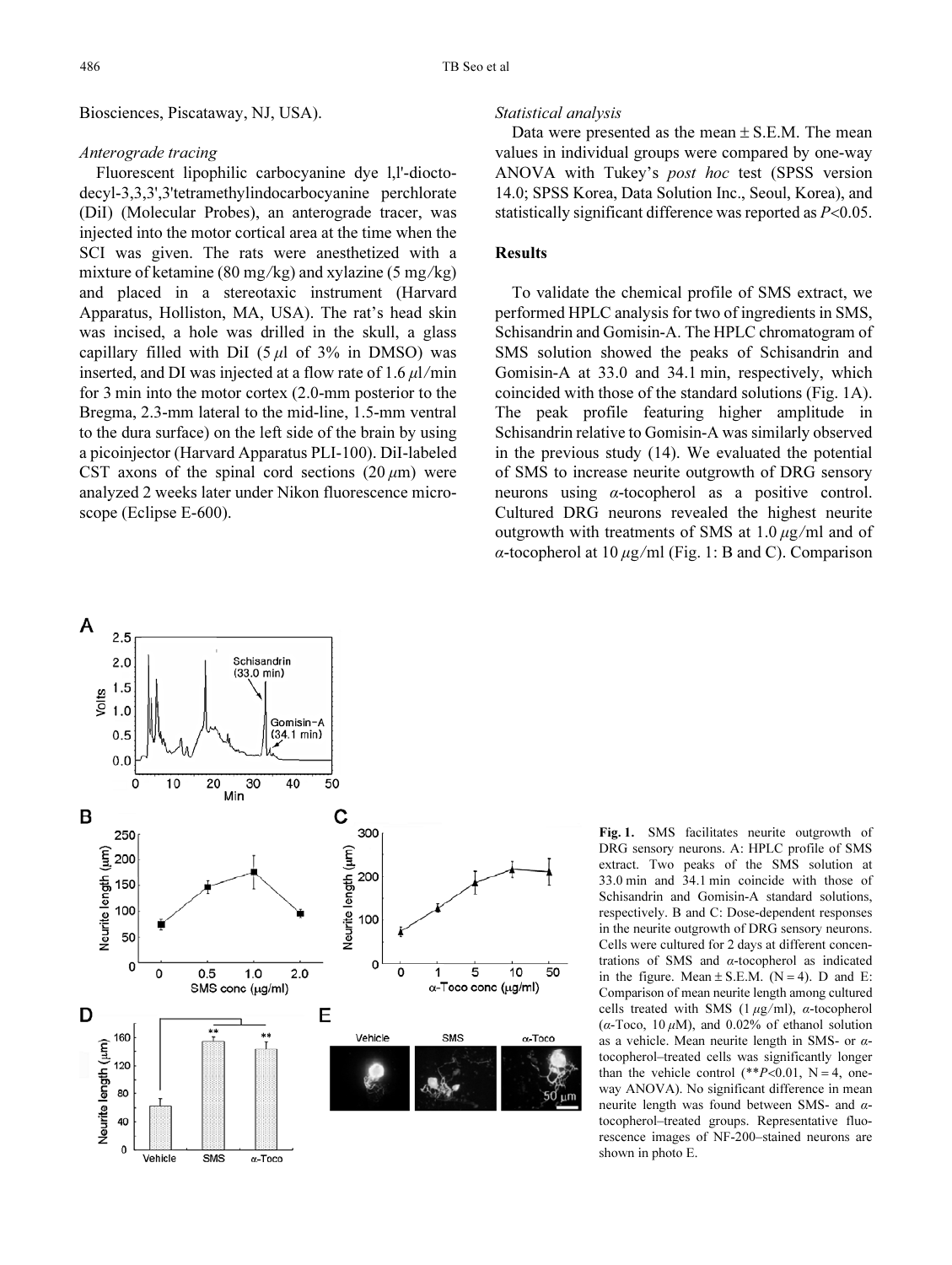

Fig. 2. SMS affects the formation of injury cavity in the rat spinal cord. Two weeks after contusion injury at T9-10 levels followed by saline or SMS administration, horizontal sections were prepared and used for immunofluorescence staining for the detection of GFAPlabeled astrocytes and glial scar protein CSPG. Immunohistochemistry experiments for spinal cord sections from intact animals were essentially the same. A: The injury cavity area (ic) surrounded by GFAPlabeled reactive astrocytes (marked by asterisks) was smaller in the SMS-treated group than the saline control. Images in upper and lower panels show GFAP-stained astrocytes and CSPG-stained meshwork in the same set of sections, respectively. B: Merged image of GFAPand CSPG-stained section prepared from injured spinal cord with SMS treatment. C: An enlarged view of the rectangular area in photo B. Trabecular meshwork, which was identified by CSPG-labeled extensions, was clearly observed within the injury cavity (arrows).

of mean neurite length showed significant increase in cells treated with  $1.0 \mu g/ml$  SMS or  $10 \mu g/ml$   $\alpha$ tocopherol compared to the vehicle control (Fig. 1: D and E).

To examine the effects of SMS extract on injury cavity formation after SCI, we determined in vivo distribution of reactive astrocytes and CSPG in the spinal cord tissue. GFAP-labeled astrocytes were clearly observed with demarcating cell layers around the lesion cavity (Fig. 2A). The lesion cavity in SMS-treated tissue was confined to a more limited area compared to the saline control, and the trabecular meshwork within in the cavity, which was identified by CSPG immunostaining, was seen more clearly in the SMS-treated group (Fig. 2A). Signals of CSPG, one of the major glial scar ingredients, were detected in the injury cavity of salineand SMS-treated animals, but not in the intact control. Merged image analysis showed that a majority of CSPG signals were localized within the injury cavity (Fig. 2: B



Fig. 3. SMS treatment increases non-neuronal cell population within the injury cavity. Horizontal spinal cord sections were analyzed 2 weeks after contusion injury. A: Hoechst nuclear staining of individual cells in the spinal cord tissue. B: Hoechst nuclear staining and immunofluorescence staining of  $CD11\beta$  protein around the injury cavity. Rectangular areas in the merged images for individual groups were enlarged, and CD11β-positive cells were indicated by arrows. The graphs in photo B show the number of CD11 $\beta$ - and Hoechst 33258-positive cells in the image fields (mean  $\pm$  S.E.M., Number of animals = 4, \*\* $P \le 0.01$ , \*\*\* $P \le 0.001$ , one-way ANOVA).

and C). Immunohistochemical analysis further showed that the number of cells positive for CD11 $\beta$  protein and Hoechst nuclear staining in the close vicinity of the lesion cavity were significantly higher in saline- or SMS-treated groups compared to the untreated control (Fig. 3: A and B). SMS treatment increased significantly the number of cells positive for CD11 $\beta$  protein- or Hoechst staining above the saline controls. Merged image analysis showed complete overlapping of all the signals of CD11β-positive cells with those of Hoechststained nuclei, but many of Hoechst-stained nuclei were devoid of CD11 $\beta$  signals.

To examine axonal outgrowth into the lesion cavity, elongated axons into the cavity zone was identified by immunofluorescence staining of neuron-selective NF-200 protein. In the saline-treated group, NF-200 signals were observed as scattered and fragmented entities, whereas most of the NF-200–positive signals were seen as elongated fibers with intense staining (Fig. 4). We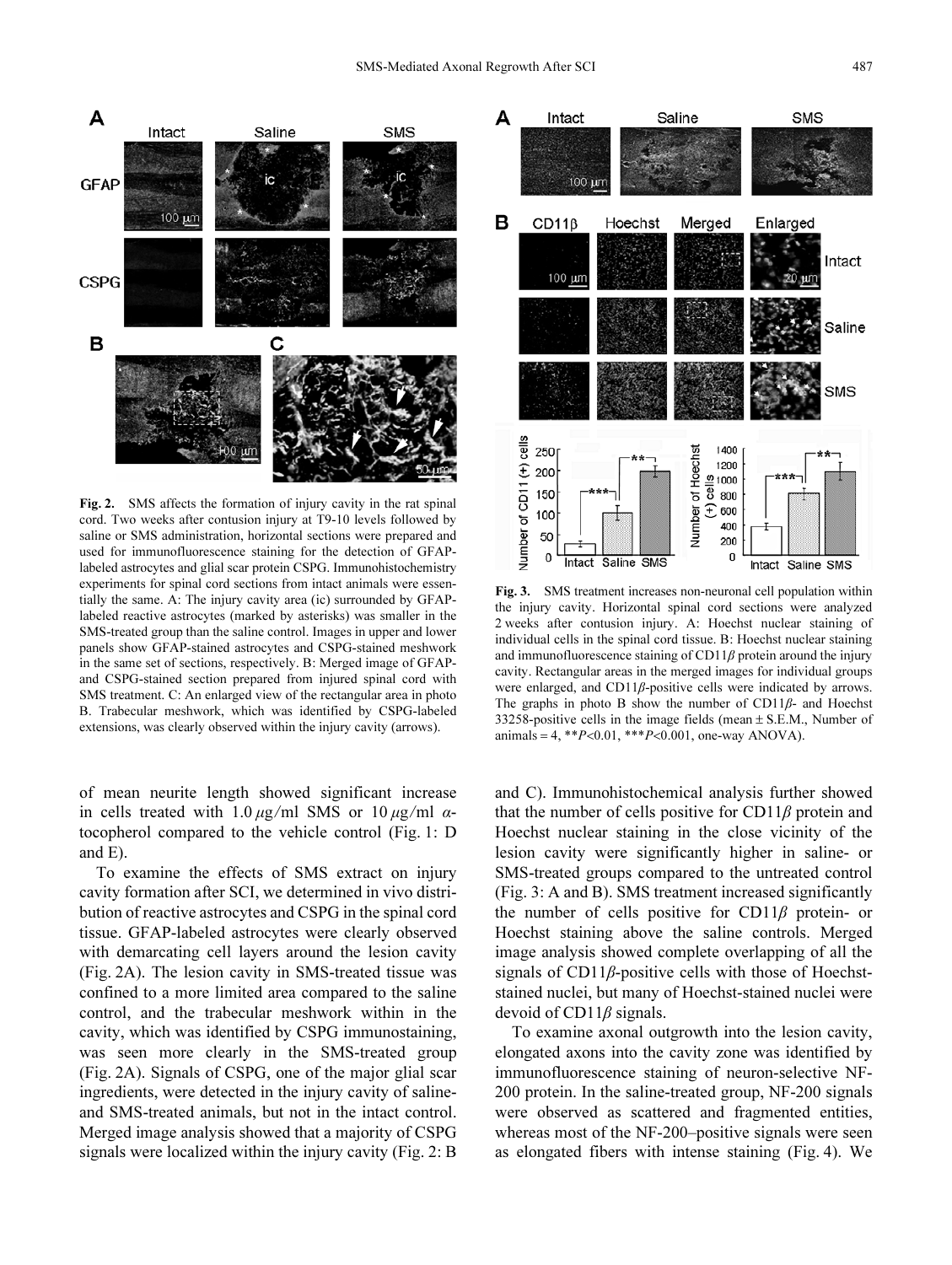

Fig. 4. SMS treatment increases axonal staining within the injury cavity. Two weeks after contusion injury at T9-T10 levels, horizontal sections were used for immunofluorescence staining for the detection of NF-200–labeled axons. Enlarged images for the rectangular area within the injury cavity illustrate more axonal processes in SMStreated group compared with the saline control (arrowheads).

further investigated the regrowth of CST axons around the lesion cavity by tracing DiI-labeled axons. While DiI-labeled CST axons were clearly observed within the dorsomedial white matter area, collateral arborization extending into the gray matter zone was observed as descending axons became closer to the injury site (Fig. 5A). Although the extension of the DiI-labeled CST axon bundle was disrupted mostly at the injury boundary, axonal elongation was observed as a detour path around the injury cavity (Fig. 5B). This process was much more intense in the SMS-treated group, and particularly stronger labeling was noted at the border of the injury cavity. DiI-labeling of CST axons at the caudal spinal cord was much lower in both saline-treated and SMS-treated groups compared to the rostral spinal cord sections prepared from the corresponding animals. Yet, overall staining intensity was stronger in the SMStreated group than in the saline-treated group (Fig. 5C).

Enhanced neurite outgrowth of DRG sensory neurons in culture can be potentiated by nerve injury pretreatment (19). Here, we investigated the effects of SMS treatment on neurite outgrowth of DRG neurons that were co-cultured with non-neuronal cells prepared from injured spinal cord in adult rats. As shown in Fig. 6 (A and B), SMS treatment improved neurite outgrowth in cultured cells. Addition of a mixture of the antibiotic minocycline and the selective cAMP phosphodiesterase (PDE) inhibitor rolipram, known to facilitate regrowth of injured CNS axons (20, 21), similarly improved neurite outgrowth. It was noted that the number of non-neuronal cells and their clustered populations, as identified by Hoechst nuclear staining, were elevated by SMS treatment compared to the saline control (Fig. 6A). Furthermore, a dense population of GFAP-stained



Fig. 5. SMS treatment improves the regrowth of CST axons in the injured spinal cord. At the time of SCI, DiI was microinjected into the motor cortical area in the brain, and DiI-labeled CST axons in the injured spinal cord were analyzed 2 weeks later from the horizontal sections. A: Fluorescence images of DiI-labeled sections at 5-mm distance rostral to the lesion cavity. The boundary between gray matter (GM) and CST was marked with a dotted line. B: CST axons at the injury cavity (ic) zone. More intense DiI staining of CST axons was seen in the vicinity of the injury cavity. Enlarged images near the boundary of the injury cavity show stronger DiI staining in the SMS group than the saline control (arrowheads). The dotted lines indicate the boundary of the injury cavity. C: DiI-labeled images at caudal cord sections at a distance less than 5 mm from the injury cavity.

astrocytes and Hoechst-stained nuclei was seen around the soma and neurites of DRG neurons (Fig. 6C).

We have recently found that Erk1/2 and Cdc2 pathways are activated during axonal regeneration in peripheral sciatic nerves (9, 13). Here, regulation of phospho-Erk1/2 and Cdc2 proteins by SMS treatment was investigated in the dorsal spinal cord and in the motor cortex where the cell bodies of CST axons are located. Phospho-Erk1/2 was barely detected in the intact spinal cord and motor cortical tissues, but greatly increased 1 week after injury. SMS treatment significantly elevated phospho-Erk1/2 protein levels in the motor cortex but not in the injury area (Fig. 7A). Similarly, Cdc2 protein was induced in the spinal cord after injury, and further increased by SMS treatment (Fig. 7B). However, Cdc2 protein in the motor cortical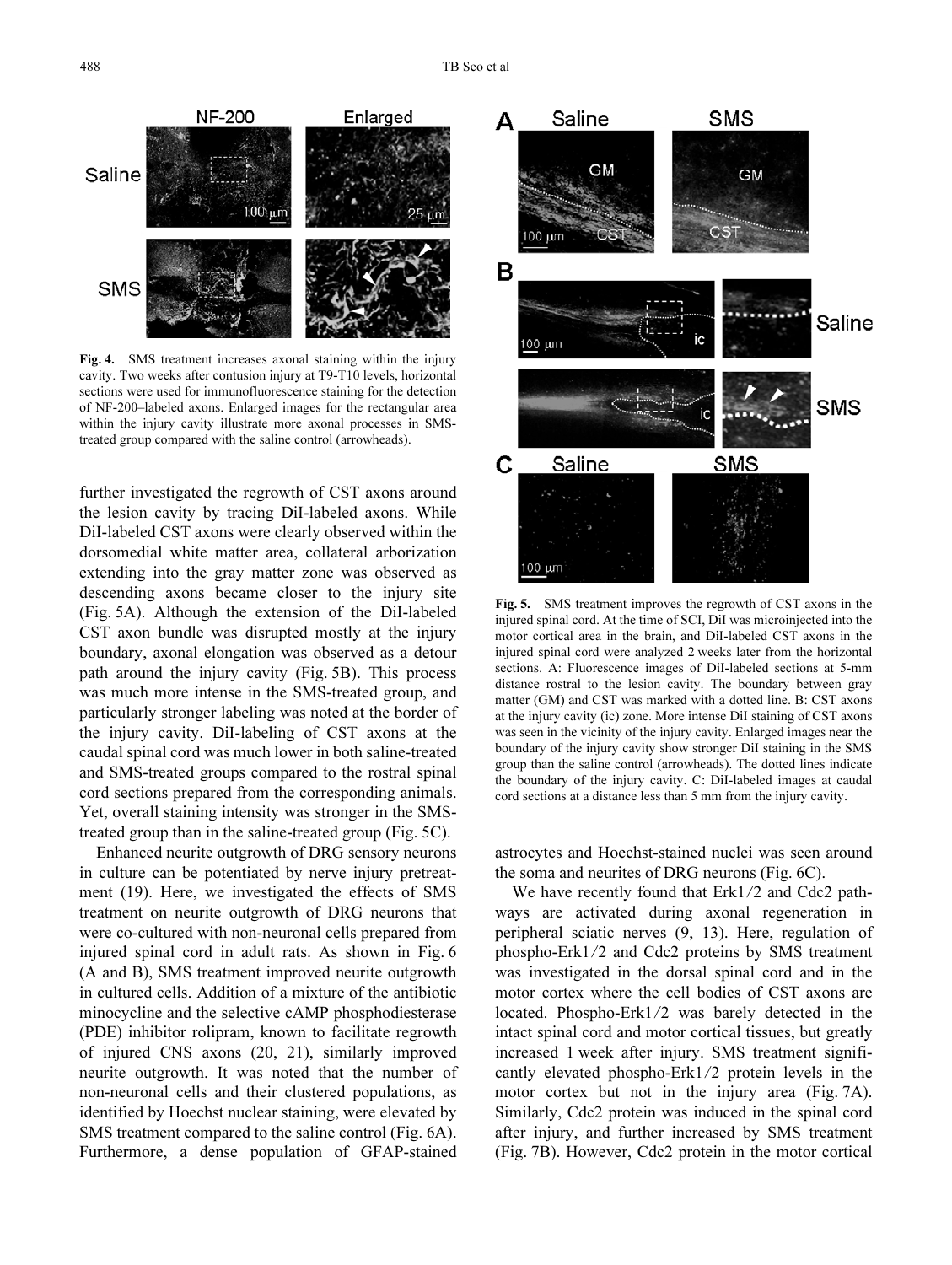

Fig. 6. Enhanced neurite outgrowth by SMS treatment in cocultured DRG sensory neurons. DRG sensory neurons were co-cultured with glial cells prepared from the injured spinal cord, and treated with saline, SMS  $(1 \mu g/ml)$ , or minocycline (5 nM) and rolipram (0.5  $\mu$ M). Cells were harvested 48 h later for immunofluorescence staining with NF-200 and GFAP for the detection of DRG sensory neurons and astrocytes together with Hoechst nuclear counterstaining. A: Representative images of cell staining. The images in the upper and lower panels showed NF-200–stained neurons and Hoechst stained nuclei of all individual cells in the same set of sections, respectively. B: Quantitation of neurite length of DRG sensory neurons. Neurite length of DRG sensory neurons cocultured with spinal cord glial cells was significantly increased by SMS or by minocycline plus rolipram (Mino + Roli) treatment compared to the saline control (\*\* $P<0.01$ , N = 4, one-way ANOVA). C: Double immunofluorescence image of NF-200–labeled neuron (arrowheads) with GFAP-positive cells (smaller arrows). Note the dense population of astrocytes and Hoechst-stained nuclei around the long neurite (arrowheads).



Fig. 7. Regulation of phospho-Erk1/2 and Cdc2 protein levels by SMS treatment at the injury area of the spinal cord and at the motor cortex. Western blot analysis of phospho-Erk1/2 (p-Erk1/2) (A) and Cdc2 proteins (B). In panels A and B, the same blots were used to determine total Erk1/2 and actin protein levels as internal loading controls, respectively. Quantitation of band intensities of phospho-Erk1/2 and Cdc2 relative to total Erk1/2 and actin proteins is shown in the graphs (mean <sup>±</sup> S.E.M.,  $N = 3$ , \*P<0.05, \*\*\*P<0.001, one-way ANOVA). The X-ray film images in panels A and B are representative ones from three independent experiments.

area showed no expression by any treatments (Fig. 7B).

## Discussion

Growing evidence shows that herbal drugs can function to repair damaged neurons. Extracts of Hominis placenta and ginsenosides have been shown to promote peripheral axonal regeneration (22, 23), and neuroprotective effects of herbal drugs such as ginkgo biloba,

danshen, and ginseng components in the injured spinal cord tissues or ischemic brain were reported  $(24 – 26)$ . According to the theory of traditional Chinese medicine, SMS is believed to be effective for invigorating the vital energy and producing and converging the vital essence, which is critical for physiological regulation of the circulatory system. Recent studies have provided evidence that the protective effect of SMS is mediated by regulating the damage caused by free radicals such as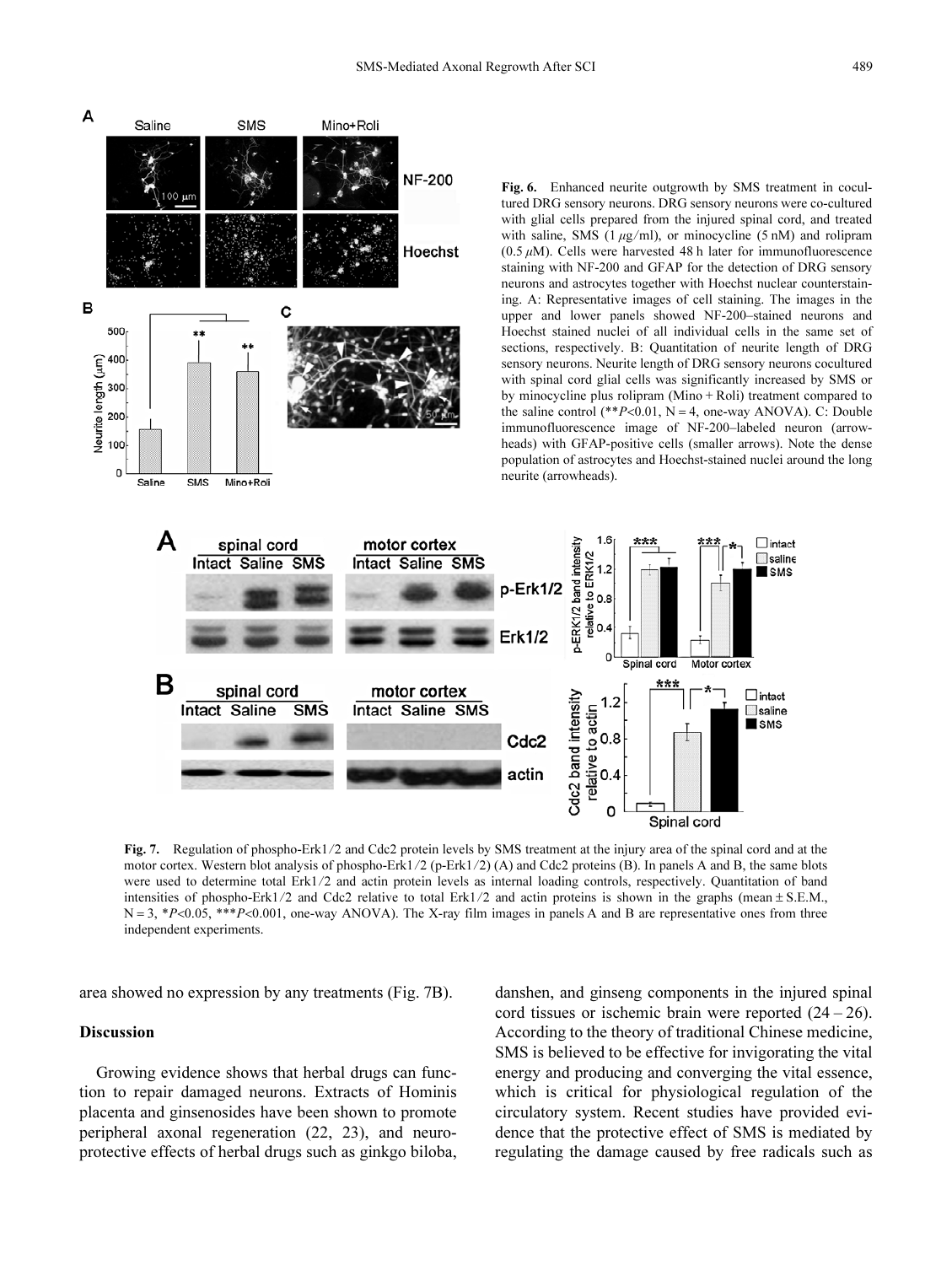reactive oxygen species or nitric oxide in diverse tissues and organs including the nervous system (14, 27, 28).

As an initial step to explore the potential growthpromoting activity of SMS on injured axons, neurite outgrowth of DRG sensory neurons was investigated in the presence of SMS and with  $\alpha$ -tocopherol treatment as a positive control.  $\alpha$ -Tocopherol is a well-known antioxidant and has been examined for the treatment of diverse cardiovascular and neurological disorders such as stroke, Alzheimer's disease, amyotrophic lateral sclerosis, and SCI  $(29-32)$ . At the molecular level, α-tocopherol appears to attenuate LPS-induced production of inflammatory cytokines and NF-κB and decrease TNF- $\alpha$  expression in activated macrophages (33, 34). It was shown that  $\alpha$ -tocopherol treatment improved neurite outgrowth of cultured retinal ganglion cells (35). Having noted that the protective effects of SMS on oxidative damages in different kind of cells or tissues might be shared mechanistically with those of  $\alpha$ tocopherol, several studies reported similar protection by  $\alpha$ -tocopherol (14, 16, 36, 37). Our data showed that neurite outgrowth of DRG sensory neurons was enhanced to a similar level by treatment of either SMS or α-tocopherol in comparison to the untreated control, which implicates physiological significance of the antioxidant activity of SMS for axonal regeneration.

Since we found growth-promoting activity of injured sciatic nerve by SMS treatment (TB Seo et al., unpublished data), we examined whether SMS has a similar effect on the induction of axonal regenerative responses after SCI. The lesion cavity, formed 2 weeks after SCI in the dorsal spinal cord and surrounded by a layer of demarcated reactive astrocytes, was confined to a smaller area in the SMS-treated group than the saline control. CSPG staining within the injury cavity was clearly observed in both saline- and SMS-treated groups. CSPG, a major constituent of glial scar acting as an inhibitory barrier against axonal regrowth, is highly expressed in reactive astrocytes and secreted into the extracellular matrix (1). Thus, its presence in the inside of the injury cavity as well as surrounding glial scar may negatively affect axonal growth in both the saline- and SMS-treated group. Yet, the filamentous pattern of astrocytic extensions, as observed in SMS-treated tissue, may form a trabecular meshwork within the cavity (Fig. 1C), which may function as a bridge for axonal outgrowth through the cavity (38, 39). The slightly enhanced elongation of CST axons in the SMS group could be attributed partly to the trabecular formation  $(see Fig. 4).$ 

Considering that SMS is a mixture of numerous components extracted from three different galenicals, its effect on regenerative axons is presumably the consequence of diverse interactions at the injured tissue (i.e., direction actions on axons vs. surrounding nonneuronal cells and other components). Direct activity of SMS on injured spinal cord axons was investigated by histochemical analysis. Immunofluorescence staining of neuronal protein NF-200 revealed intense, elongated axons within the lesion cavity in SMS-treated animals, whereas fragmentary and scattered staining was seen in the saline control. Anterograde tracing of DiI-labeled CST axons further supports enhanced axonal regrowth by SMS treatment. We found intense collateral sprouting of rostral CST axons into the gray matter in both SMS- and saline-treated groups. CST axonal arborization developed more intensely within and around the injury boundary by SMS treatment. Furthermore, SMS treatment increased the signals of DiI-labeled CST axons at the caudal spinal cord. These axons might originate from the detour path surrounding the injury cavity or the direct trabecular connection through the lesion cavity. Whether the observed CST axons at the caudal zone were the consequence of bona fide axonal regeneration or from collateral sprouting of the spared axons remains to be determined. Measurement of retrogradely-labeled cortical neurons in the motor cortical area after DiI injection at the location caudal to the injury site may provide one approach to determine the levels of regenerating axons. Although increases in staining intensity of DiI-labeled axons in the SMStreated group were subtle compared to the saline control, the accompanying physiological consequence via the correct synaptic targeting to the motor neurons in the central pattern generator (CPG) and in turn, functional recovery of motor activity might be of significance, considering the previous notion that  $1\% - 2\%$  axonal regeneration could induce functional improvement (40, 41).

To examine the effects of SMS on non-neuronal cells in the injured spinal cord, we prepared a coculture of DRG sensory neurons with glial cells. The extent of neurite outgrowth of DRG sensory neurons was reduced when cocultured with the glial cells prepared from injured spinal cord (unpublished observation). SMS treatment improved neurite outgrowth of DRG neurons in culture, suggesting that SMS might suppress the inhibitory activity mediated by glial cells. Reactive astrocytes are the most abundant among non-neuronal cells in the injured CNS tissue, and thus, inhibitory molecules released from astrocytes such as CSPG could be the potential blocking target of SMS.

We further investigated whether SMS-mediated axonal regeneration is linked to molecular events in the injured neurons. The present data demonstrate robust increases of phospho-Erk1/2 and Cdc2 proteins in the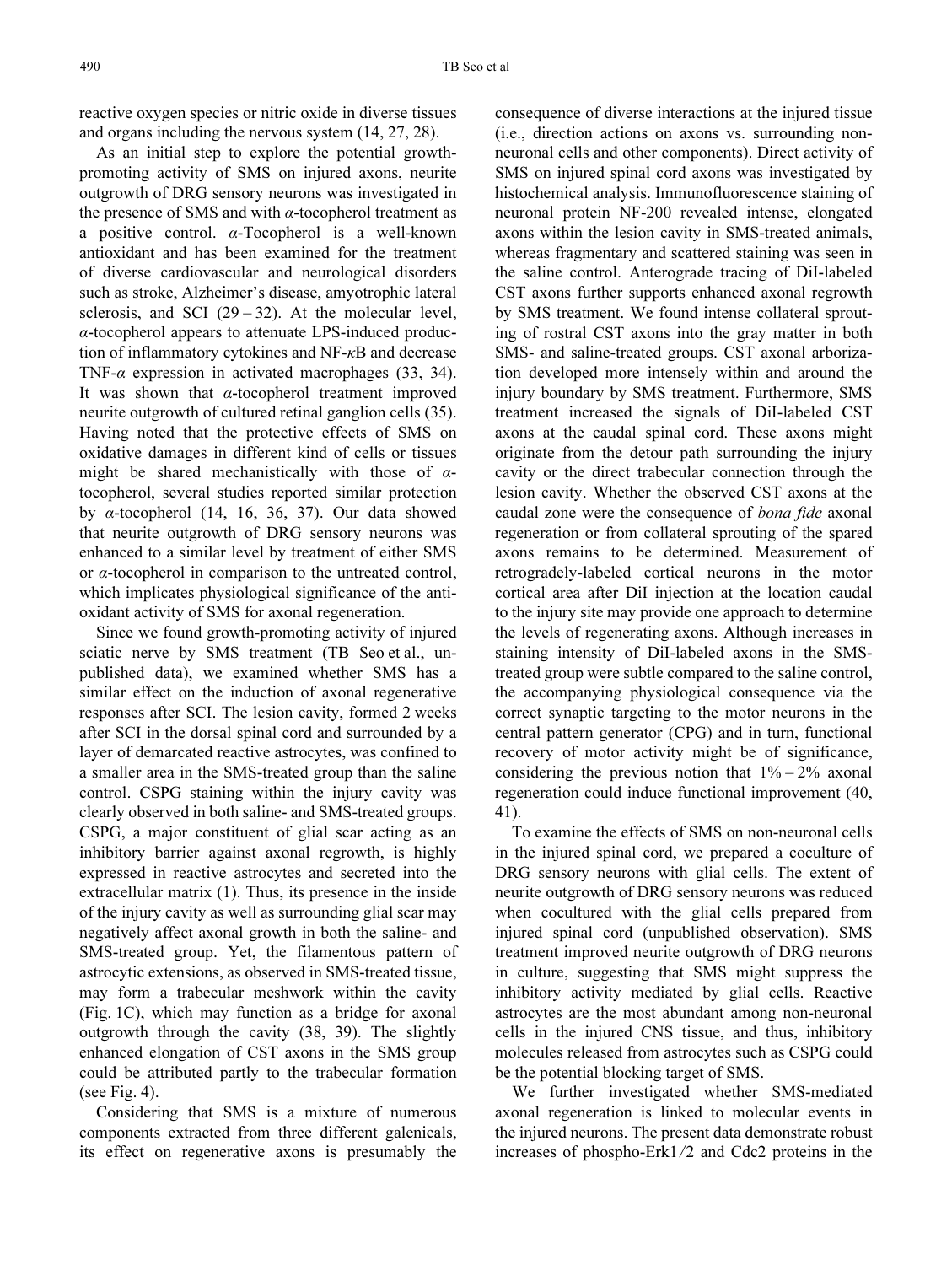injury area after SCI. Interestingly, phospho-Erk1/2, but not Cdc2, was induced in the motor cortical area where the pyramidal neurons for CST axons are located. Noting that SMS treatment did not alter phospho-Erk1/2 protein levels in the injury area, but upregulated phospho-Erk1/2 in the cortical area, a possible mechanism of SMS regulation of Erk1/2 might involve facilitated retrograde transport of phospho-Erk1/2 into the cell body through the axon trunk and activate transcriptional factors such as CREB, leading to target gene expression  $(42 - 44)$ . In contrast, upregulation of Cdc2 protein by SMS was restricted to the local injury area. There is evidence demonstrating that Cdc2 is expressed in astrocytes after SCI (unpublished data). As has been implicated by Cdc2-mediated migration of Schwann cells and cancer cells (13, 45), locally upregulated Cdc2 activity by SMS in non-neuronal cells (e.g., astrocytes) could promote their migration into the injury cavity as observed by the increased number of Hoechststained nuclei by SMS treatment. Cells that migrated into the injury cavity could be involved in trabecula formation and contribute to axonal regeneration.

Although chemical analysis of active ingredients of SMS is the prerequisite for understanding the mechanism underlying the effects of SMS on axonal regeneration at the molecular level, possible functions of SMS in inflammatory and immune responses deserve to be mentioned. The present data demonstrate that CD11βlabeled cells, which may include macrophages, microglia, and neutrophils, are increased in injured spinal cord by SMS treatment. Since administration or infiltration of monocytes into the matrix area around the injury site can contribute to spinal cord repair (46, 47), further characterization of specific cell types and time window of induction would be critical for understanding the role of SMS in inflammatory and immune responses after SCI.

### Acknowledgments

This work was supported by grants from the Korea Research Foundation (C00158 and E00116) to U. Namgung.

# References

- 1 Yiu G, He Z. Glial inhibition of CNS axon regeneration. Nat Rev Neurosci. 2006;7:617–627.
- 2 Aigner L, Arber S, Kapfhammer JP, Laux T, Schneider C, Botteri F, et al. Overexpression of the neural growth-associated protein GAP-43 induces nerve sprouting in the adult nervous system of transgenic mice. Cell. 1995;83:269–278.
- 3 Bomze HM, Bulsara KR, Iskandar BJ, Caroni P, Skene JH. Spinal axon regeneration evoked by replacing two growth cone proteins in adult neurons. Nat Neurosci. 2001;4:38–43.
- 4 Funakoshi H, Frisén J, Barbany G, Timmusk T, Zachrisson O, Verge VM, et al. Differential expression of mRNAs for neurotrophins and their receptors after axotomy of the sciatic nerve. J Cell Biol. 1993;123:455–465.
- 5 Johnson EM Jr, Taniuchi M, DiStefano PS. Expression and possible function of nerve growth factor receptors on Schwann cells. Trends Neurosci. 1988;11:299–304.
- 6 Vavrek R, Girgis J, Tetzlaff W, Hiebert GW, Fouad K. BDNF promotes connections of corticospinal neurons onto spared descending interneurons in spinal cord injured rats. Brain. 2006;129:1534–1545.
- 7 Pearse DD, Pereira FC, Marcillo AE, Bates ML, Berrocal YA, Filbin MT, et al. cAMP and Schwann cells promote axonal growth and functional recovery after spinal cord injury. Nat Med. 2004;10:610–616.
- 8 Kobayashi NR, Fan DP, Giehl KM, Bedard AM, Wiegand SJ, Tetzlaff W. BDNF and NT-4/5 prevent atrophy of rat rubrospinal neurons after cervical axotomy, stimulate GAP-43 and Talpha1 tubulin mRNA expression, and promote axonal regeneration. J Neurosci. 1997;17:9583–9595.
- 9 Seo TB, Oh MJ, You BG, Kwon KB, Chang IA, Yoon JH, et al. ERK1/2-mediated Schwann cell proliferation in the regenerating sciatic nerves by treadmill training. J Neurotrauma. In press.
- 10 Koprivica V, Cho KS, Park JB, Yiu G, Atwal J, Gore B, et al. EGFR activation mediates inhibition of axon regeneration by myelin and chondroitin sulfate proteoglycans. Science. 2005; 310:106–110.
- 11 Desbarats J, Birge RB, Mimouni-Rongy M, Weinstein DE, Palerme JS, Newell MK. Fas engagement induces neurite growth through ERK activation and p35 upregulation. Nat Cell Biol. 2003;5:118–125.
- 12 Sheu JY, Kulhanek DJ, Eckenstein FP. Differential patterns of ERK and STAT3 phosphorylation after sciatic nerve transection in the rat. Exp Neurol. 2000;166:392–402.
- 13 Han IS, Seo TB, Kim KH, Yoon JH, Yoon SJ, Namgung U. Cdc2-mediated Schwann cell migration during peripheral nerve regeneration. J Cell Sci. 2007;120:246–255.
- 14 Nishida H, Kushida M, Nakajima Y, Ogawa Y, Tatewaki N, Sato S, et al. Amyloid-β-induced cytotoxicity of PC-12 cell was attenuated by Shengmai-san through redox regulation and outgrowth induction. J Pharmacol Sci. 2007;104:73–81.
- 15 Chen J, Wu G, Li S, Yu T, Xie Y, Zhou L, et al. Shengmai (a traditional Chinese herbal medicine) for heart failure. Cochrane Database Syst Rev. 2007;4:CD005052.
- 16 Wang NL, Chang CK, Liou YL, Lin CL, Lin MT. Shengmai San, a Chinese herbal medicine protects against rat heat stroke by reducing inflammatory cytokines and nitric oxide formation. J Pharmacol Sci. 2005;98:1–7.
- 17 Gurney ME, Pu H, Chiu AY, Dal Canto MC, Polchow CY, Alexander DD, et al. Motor neuron degeneration in mice that express a human Cu,Zn superoxide dismutase mutation. Science. 1994;264:1772–1775.
- 18 Gruner JA. A monitored contusion model of spinal cord injury in the rat. J Neurotrauma. 1992;9:123–126.
- 19 Smith, DS, Skene JH. A transcription-dependent switch controls competence of adult neurons for distinct modes of axon growth. J Neurosci. 1997;17:646–658.
- 20 Stirling DP, Khodarahmi K, Liu J, McPhail LT, McBride CB, Steeves JD, et al. Minocycline treatment reduces delayed oligodendrocyte death, attenuates axonal dieback, and improves